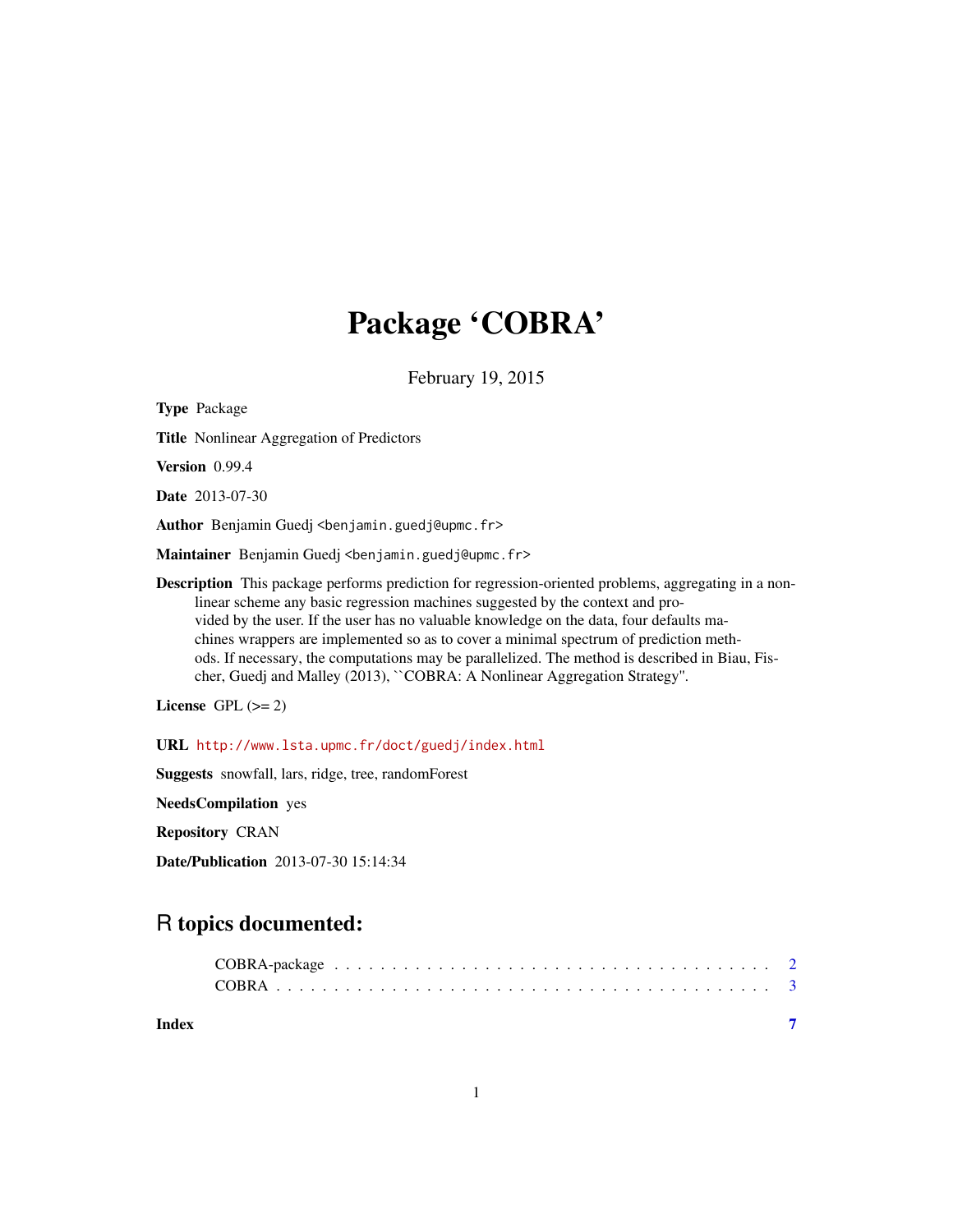#### Description

The function COBRA delivers prediction outcomes for a testing sample on the basis of a training sample and a bunch of basic regression machines. By default, those machines are wrappers to the R packages lars, ridge, tree and randomForest, covering a minimal spectrum in contemporary prediction methods for regression. However the most interesting way to use COBRA is to use any regression method suggested by the context (see argument machines). COBRA may natively parallelize the computations (use option parallel).

#### Details

| Package: | COBRA      |
|----------|------------|
| Type:    | Package    |
| Version: | 0.99.4     |
| Date:    | 2013-07-30 |
| License: | $GPL (=2)$ |

#### Author(s)

Benjamin Guedj Maintainer: Benjamin Guedj <br/>benjamin.guedj@upmc.fr>

#### References

<http://www.lsta.upmc.fr/doct/guedj/index.html>

G. Biau, A. Fischer, B. Guedj and J. D. Malley (2013), COBRA: A Nonlinear Aggregation Strategy. <http://arxiv.org/abs/1303.2236> and <http://hal.archives-ouvertes.fr/hal-00798579>

#### See Also

COBRA

#### Examples

```
n < -500d <- 30
ntrain <- 400
X \leftarrow \text{replicate}(d, 2 \star \text{runif}(n = n)-1)Y \le -X[, 1]^2 + X[, 3]^3 + exp(X[, 10]) + rnorm(n = n, sd = .1)
train.design <- as.matrix(X[1:ntrain,])
```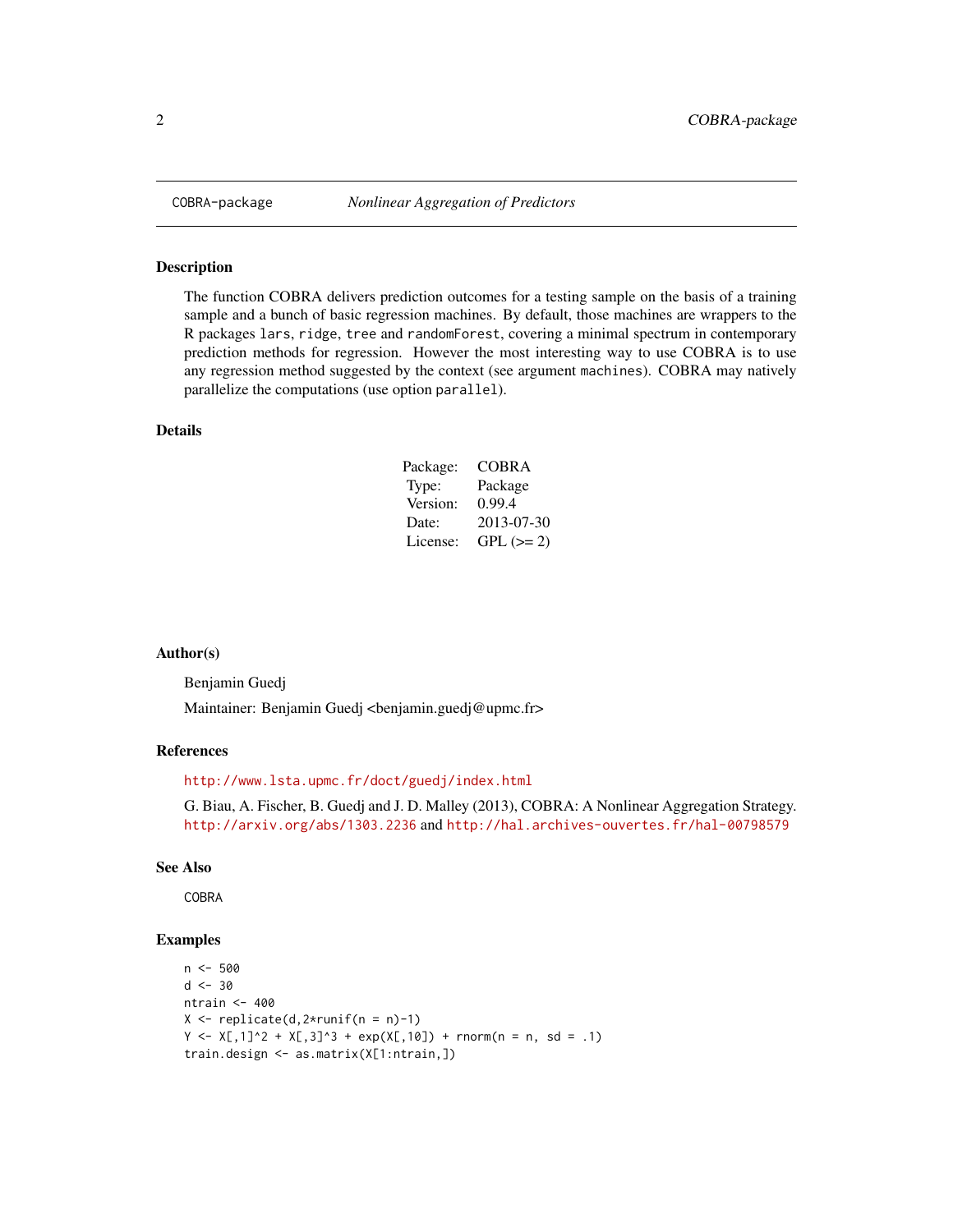#### <span id="page-2-0"></span> $COBRA$  3

```
train.responses <- Y[1:ntrain]
test <- as.matrix(X[-(1:ntrain),])
test.responses <- Y[-(1:ntrain)]
## using the default machines
if(require(lars) && require(tree) && require(ridge) &&
require(randomForest))
{
res <- COBRA(train.design = train.design,
             train.responses = train.responses,
             test = test)print(cbind(res$predict,test.responses))
plot(test.responses,res$predict,xlab="Responses",ylab="Predictions",pch=3,col=2)
abline(0,1,lty=2)
}
## using own machines
machines.names <- c("Soothsayer","Dummy")
machines \leq matrix(nr = n, nc = 2, data = 0)
machines[, 1] \leq Y+rnorm(n = n, sd=.1) ## soothsayer
machines[,2] <- mean(train.responses) ## dummy prediction, averaging train.responses
res2 <- COBRA(train.design = train.design,
              train.responses = train.responses,
              test = test,
             machines = machines,
             machines.names = machines.names)
print(cbind(res2$predict,test.responses))
plot(test.responses,res2$predict,xlab="Responses",ylab="Predictions",pch=3,col=2)
abline(0,1,lty=2)
```
COBRA *COBRA*

#### Description

The function COBRA delivers prediction outcomes for a testing sample on the basis of a training sample and a bunch of basic regression machines. By default, those machines are wrappers to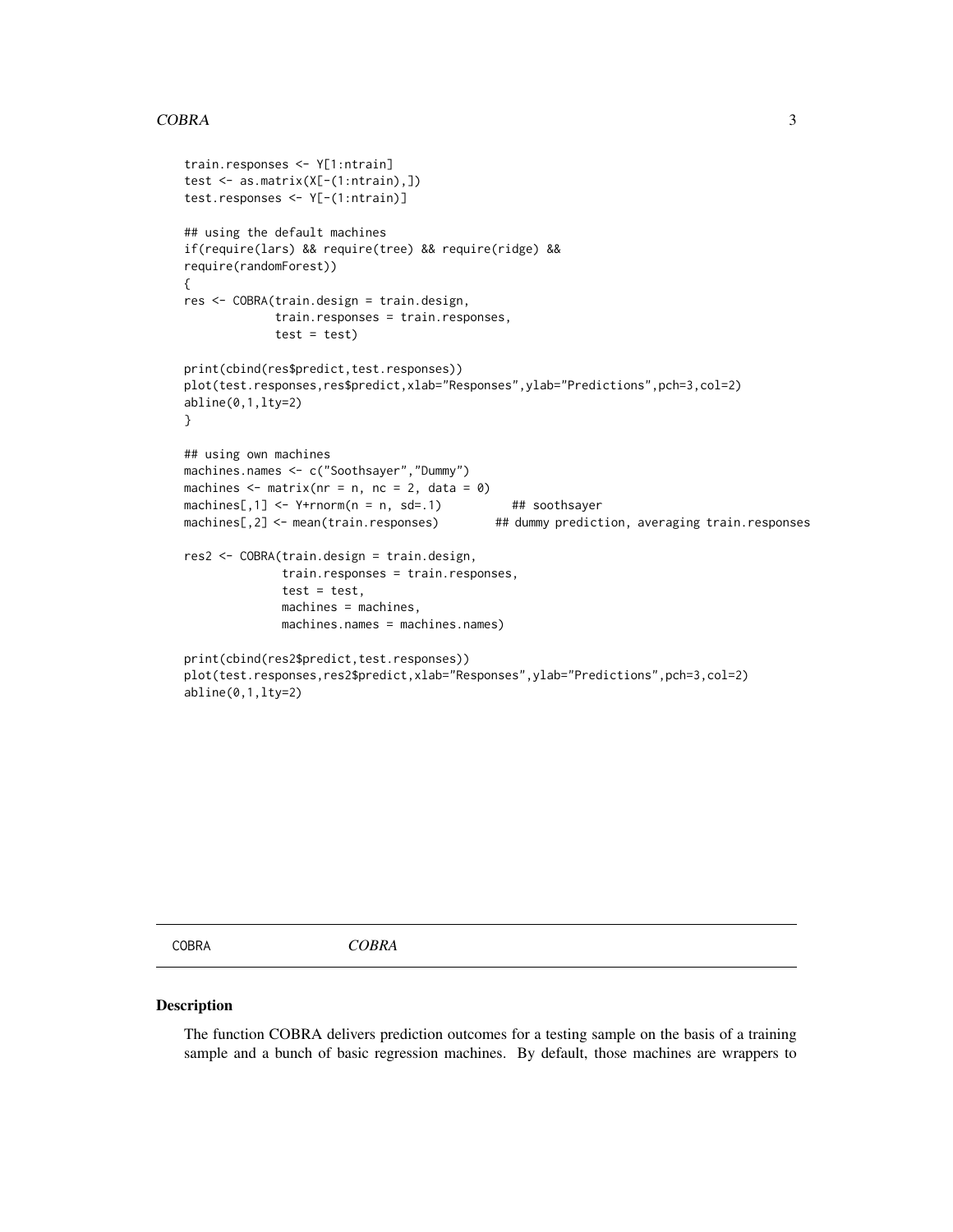the R packages lars, ridge, tree and randomForest, covering a somewhat wide spectrum in contemporary prediction methods for regression. However the most interesting way to use COBRA is to use any regression method suggested by the context (see argument machines). COBRA may natively parallelize the computations (use option parallel).

#### Usage

```
COBRA(train.design,
      train.responses,
      split,
      test,
     machines,
     machines.names,
      logGrid = FALSE,
      grid = 200,alpha.machines,
      parallel = FALSE,
     nb.cpus = 2,plots = FALSE,
      savePlots = FALSE,
      logs = FALSE,
      progress = TRUE,
     path = "")
```
#### Arguments

| train.design    | Mandatory. The design matrix for the training sample.                                                                                                                                                                                                                                                                                                                                                             |  |  |  |  |  |  |  |
|-----------------|-------------------------------------------------------------------------------------------------------------------------------------------------------------------------------------------------------------------------------------------------------------------------------------------------------------------------------------------------------------------------------------------------------------------|--|--|--|--|--|--|--|
| train.responses |                                                                                                                                                                                                                                                                                                                                                                                                                   |  |  |  |  |  |  |  |
|                 | Mandatory. The responses vector for the training sample.                                                                                                                                                                                                                                                                                                                                                          |  |  |  |  |  |  |  |
| split           | Optional. How should COBRA cut the training sample?                                                                                                                                                                                                                                                                                                                                                               |  |  |  |  |  |  |  |
| test            | Mandatory. The design matrix of the testing sample.                                                                                                                                                                                                                                                                                                                                                               |  |  |  |  |  |  |  |
| machines        | Optional. Regression basic machines provided by the user. This should be a<br>matrix, whose number of rows is the length of the training sample (ntrain) plus<br>the length of the testing sample (ntest), and with as many columns as machines.<br>Element (i,j) of this matrix is assumed to be $r_j(X_i)$ , the (scalar) prediction of<br>machine j for query point $X_i$ , where i is from 1 to ntrain+ntest. |  |  |  |  |  |  |  |
| machines.names  | Optional. If machines is provided, a list including the names of the machines.                                                                                                                                                                                                                                                                                                                                    |  |  |  |  |  |  |  |
| logGrid         | Optional. If TRUE, parameter epsilon is generated according to a logarithmic<br>scale. This should be TRUE if the user has a clue about the small magnitude of<br>predictions.                                                                                                                                                                                                                                    |  |  |  |  |  |  |  |
| grid            | Optional. How many points should be used in the discretization scheme for<br>calibrating the parameter epsilon.                                                                                                                                                                                                                                                                                                   |  |  |  |  |  |  |  |
| alpha.machines  | Optional. Coerce COBRA to use exactly alpha.machines. Obviously this<br>should be a integer between 1 and the total number of machines.                                                                                                                                                                                                                                                                           |  |  |  |  |  |  |  |
|                 |                                                                                                                                                                                                                                                                                                                                                                                                                   |  |  |  |  |  |  |  |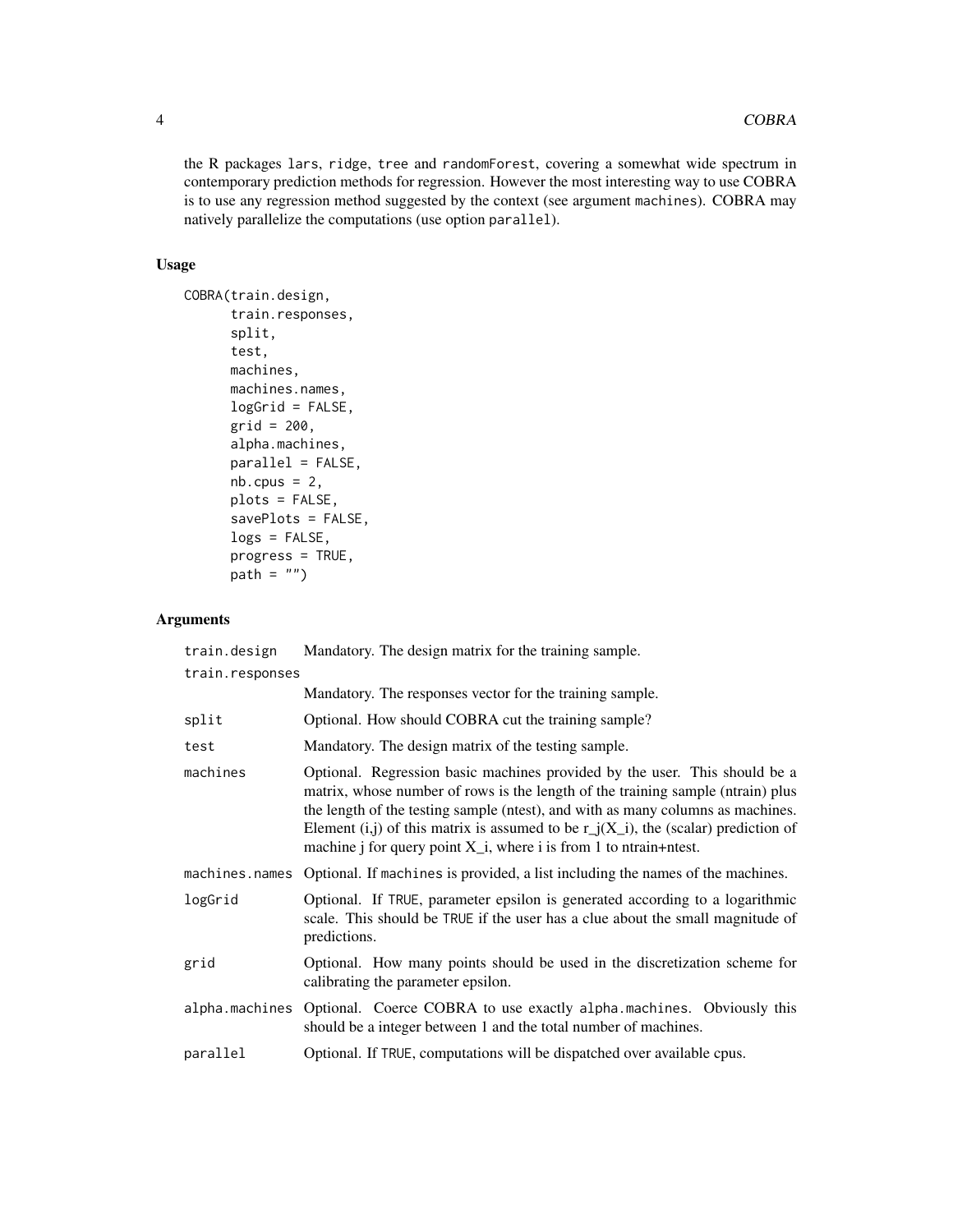#### COBRA 5

| nb.cpus   | Optional. If parallel, how many cpus should be used. Obviously this should<br>not exceed the number of available cpus!                                        |
|-----------|---------------------------------------------------------------------------------------------------------------------------------------------------------------|
| plots     | Optional. If TRUE, explanatory plots about calibrating epsilon and alpha (see<br>publication) are generated according to the path variable.                   |
| savePlots | Optional. If TRUE, plots are saved as .pdf files according to path, otherwise they<br>pop up in the R IDE.                                                    |
| logs      | Optional. If TRUE, quadratic risks over the training sample for all machines and<br>COBRA are written in the file "risks.txt" according to the path variable. |
| progress  | Optional. If TRUE, a progress bar and final quadratic errors are printed.                                                                                     |
| path      | Optional. If savePlots and either plots or logs are TRUE, where should the<br>corresponding files be created?                                                 |

#### Details

For most users, options grid and split should be set to their default values.

#### Value

Returns a list including only

predict The vector of predicted values.

#### Note

Caution: If your data is ordered, you should shuffle the observations before calling COBRA since the algorithm assumes all data points are independent and identically distributed.

#### Author(s)

Benjamin Guedj <benjamin.guedj@upmc.fr>

#### References

<http://www.lsta.upmc.fr/doct/guedj/index.html>

G. Biau, A. Fischer, B. Guedj and J. D. Malley (2013), COBRA: A Nonlinear Aggregation Strategy. <http://arxiv.org/abs/1303.2236> and <http://hal.archives-ouvertes.fr/hal-00798579>

#### See Also

COBRA-package

#### Examples

```
n <- 500
d < -30ntrain <- 400
X \leftarrow \text{replicate}(d, 2 \times \text{runif}(n = n)-1)Y \le -X[,1]^2 + X[,3]^3 + exp(X[,10]) + rnorm(n = n, sd = .1)
train.design <- as.matrix(X[1:ntrain,])
```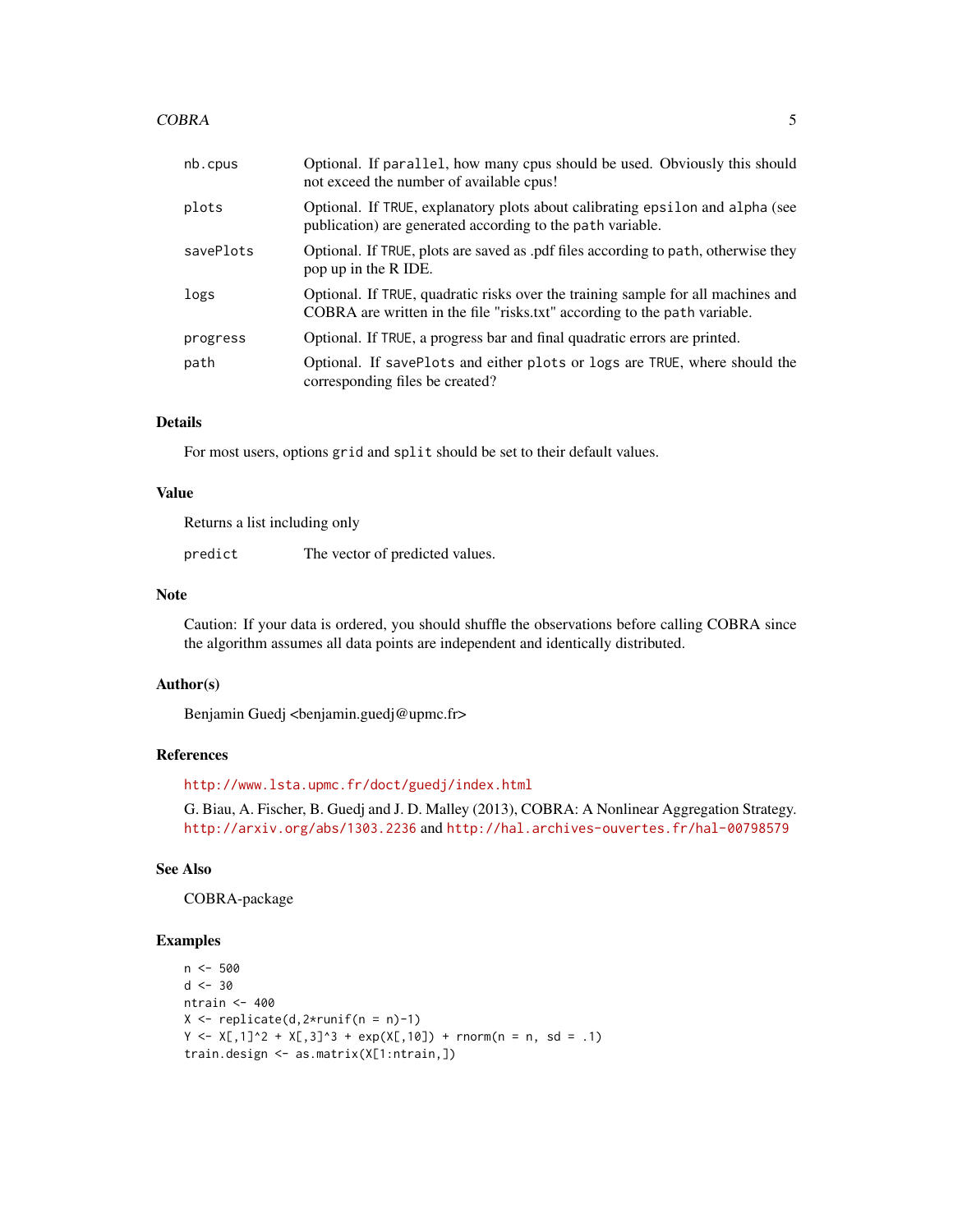```
train.responses <- Y[1:ntrain]
test <- as.matrix(X[-(1:ntrain),])
test.responses <- Y[-(1:ntrain)]
## using the default machines
if(require(lars) && require(tree) && require(ridge) &&
require(randomForest))
{
res <- COBRA(train.design = train.design,
             train.responses = train.responses,
             test = test)print(cbind(res$predict,test.responses))
plot(test.responses,res$predict,xlab="Responses",ylab="Predictions",pch=3,col=2)
abline(0,1,lty=2)
}
## using own machines
machines.names <- c("Soothsayer","Dummy")
machines \leq matrix(nr = n, nc = 2, data = 0)
machines[,1] <- Y+rnorm(n = n, sd=.1) ## soothsayer
machines[,2] <- mean(train.responses) ## dummy prediction, averaging train.responses
res2 <- COBRA(train.design = train.design,
              train.responses = train.responses,
              test = test,
             machines = machines,
             machines.names = machines.names)
print(cbind(res2$predict,test.responses))
plot(test.responses,res2$predict,xlab="Responses",ylab="Predictions",pch=3,col=2)
abline(0,1,lty=2)
```